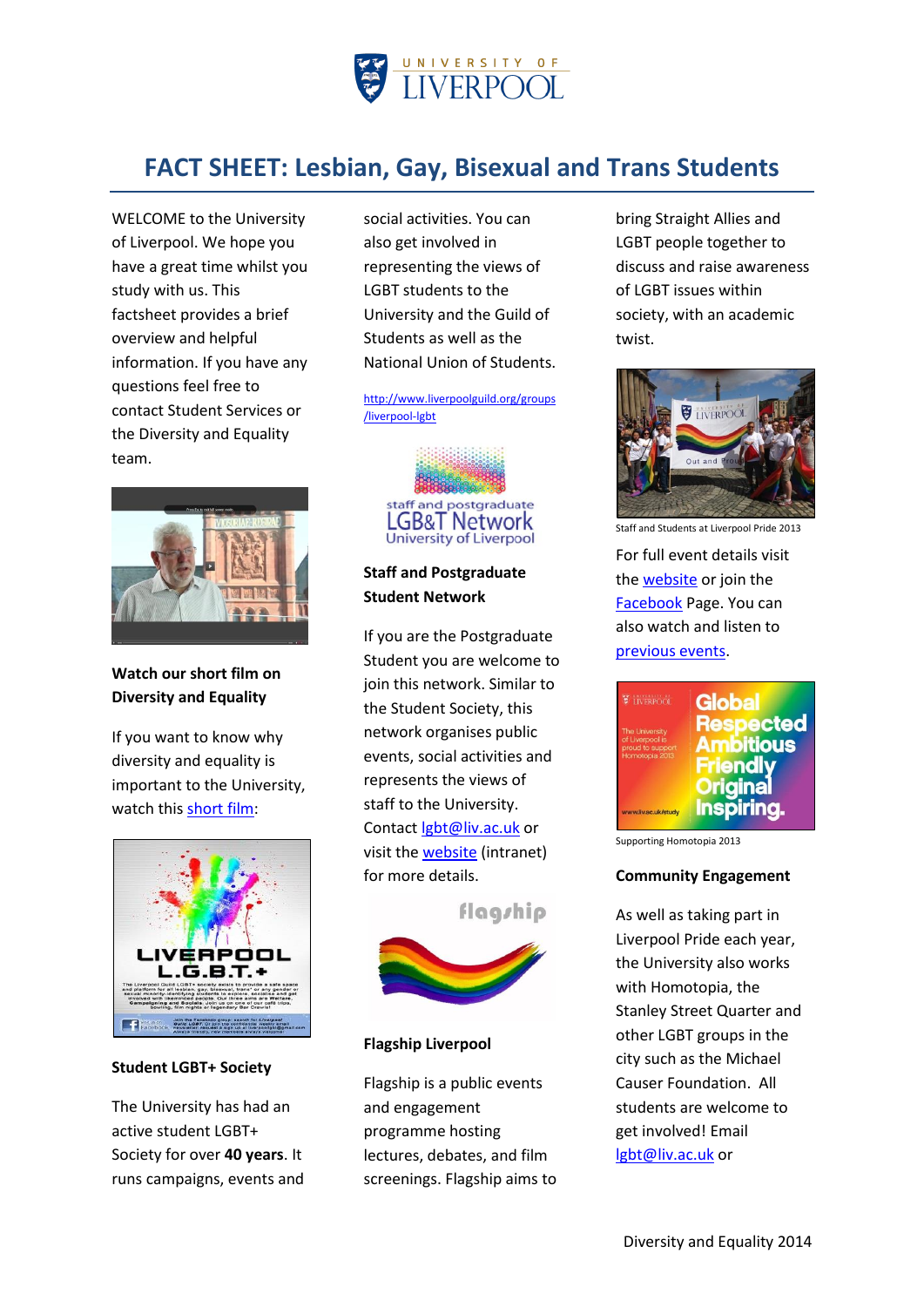# [equality@liv.ac.uk](mailto:equality@liv.ac.uk) to find out more.

We also regularly support Stonewall, for example, since 2014 we have hosted Stonewall's Teacher Train the Trainer programme.

### **Get involved!**

The University always wants to hear from students if they are having any problems or want to make a suggestion. This can be done in a number of ways including through the:

- LGBT Society
- [Guild](http://www.liverpoolguild.org/main-menu/change-it) Summit, Preferendum or via elected Officers
- Student/Hall Reps
- Equality Forum
- Get in touch with Student Services or the Diversity Team directly.



#### **LGBT History at Liverpool**

A few years ago a project and exhibition was organised charting and celebrating the history of LGBT students, staff and equality in general from the 1960's to the present day. The project called 'Pink Brick', a play on the term Red Brick University, produced an online

# resources which you can visit at any time:

### <http://www.liv.ac.uk/lgbt-history/>



### **Events Calendar**

Regular events are held throughout the year by the Student LGBT Society, the Staff & Postgrad LGBT Network, Flagship and a host of other departments and student groups. To see what's going on visit the LGBT Societ[y Facebook,](https://www.facebook.com/LiverpoolLGBT?fref=ts) [Flagship](http://www.liv.ac.uk/hr/diversityandequality/flagship/) Website or the University [Events Page.](http://www.liv.ac.uk/events/index.php) Key dates around which events normally take place are:

**February:** LGBT History Month

**March 31st :** International Transgender Day of Visibility

**May 17th :** International Day Against Homophobia and Transphobia (IDAHOT)

**August**: Liverpool Pride

**November:** Homotopia

**December 1st :** World Aids Day

#### **LGBT Resources**

There are loads of LGBT resources that are available to students. The University libraries have hundreds of books on LGBT topics, and access to hundreds, if not thousands of journal, magazine and newspaper articles. The LGBT Society

has their own welfare information and specific services such as Counselling, Student Support, Student Health or the Diversity Team will also have their own materials available.

Search the Library Catalogue: <http://www.liv.ac.uk/library/>



## **Stonewall Diversity Champion**

The University has been a Stonewall Diversity Champion since 2009. We take part in the annual Work Place Equality Index which is a thorough assessment of our policies, services and activities on LGB issues. In 2013 and 2014 we were ranked within the Top 100 LGB friendly organisations in the UK.

### **Career Advice and Support**

The Careers Services provides some online and hard copy career advice for LGBT students. You can access this information by visiting the Careers Services, or by going to their website.

<http://www.liv.ac.uk/careers/>